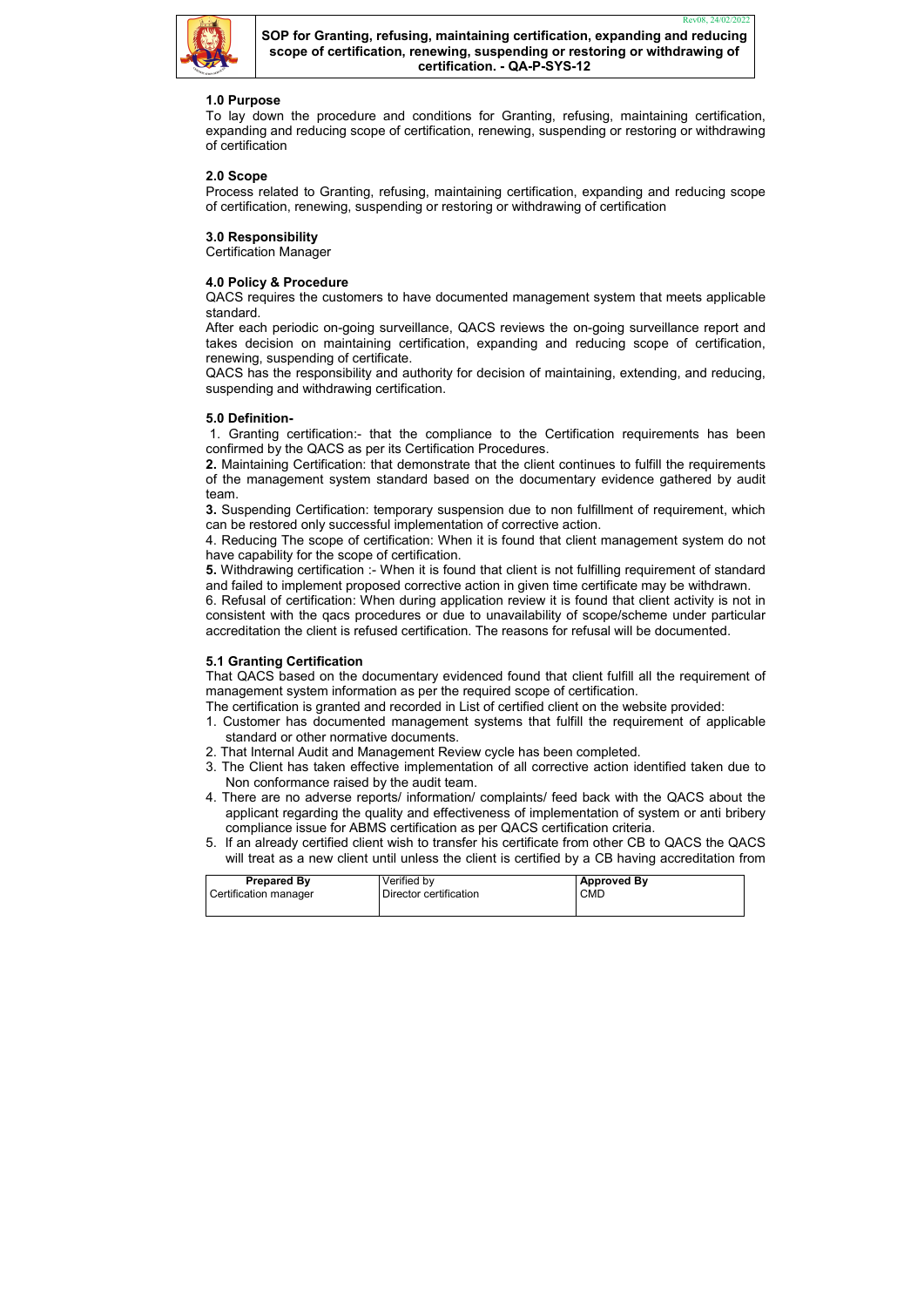

| <b>Prepared By</b>    | Verified by            | Approved By |
|-----------------------|------------------------|-------------|
| Certification manager | Director certification | <b>CMD</b>  |
|                       |                        |             |

accreditation board who is IAF-MLA signatory in applied QMS/EMS/OHSAS system certification scheme. In case of transfer of certificate request/application from client of other CAB accredited by IAF MLA signatory accreditation board QACS will follow all process defined in MD-02:2017 before acceptance of application.

6. The applicant has paid all the fees.

### 5.2 Maintaining Certification

Maintaining Certification is allowed when in during subsequent surveillance client has demonstrated that is continued to fulfill all requirement of standard and scope of certificate.

The certification is maintained provided.

- a. The certified organization continues to meet the criteria of certification and effective implementation of corrective action taken due to any non-conformity found during surveillance assessment has verified.
- b. There are no adverse reports/ information/ complaints/ feed back with the QACS about the applicant regarding the quality and effectiveness of implementation of system or anti bribery compliance issue for ABMS, for EnMS client should improve Energy performance. certification as per QACS certification criteria.
- C. The client has paid all the outstanding dues.

Certification manager monitors its surveillance activities, including monitoring the reporting by its auditors, to confirm that the certification activity are operating effectively.

Special audits/ Short notice audits may be performed in accordance with special audit procedures QA-P-SYS-10

### 5.3 Suspension of Certification

Suspending Certification when the scope of certificate is suspended or Withdrawn provided:-

- a. Customer does not accept surveillance or recertification audits to be conducted at the required frequencies (the date of first surveillance audit can not be more than 12 months from date of certification decision. Surveillance audits are conducted at least once a calendar year).
- b. QACS determines that Customer does not have resources to meet the requirements of the scope of certificate and/or standard.
- c. Excessive or serious complaints by interested parties and social conflicts or any complaint or feedback regarding noncompliance of anti-bribery commitment by the organization.
- d. The required actions against the changes of Certification system and requirements have not been taken by Customer during the specified period.
- e. No/ ineffective corrective action in response to the non-conformities observed during surveillance/ recertification.
- f. Any willful misuse of logo of QACS or Accreditation board.
- g. Not correcting misuse of certification mark, within one (1) month.
- h. Non payment of outstanding dues within one month after completion of audit.
- i. Client used and applied the certificate (certification) to activities beyond scope of certification.
- j. It is proved that the information and/or materials provided by client during assessment are misleading.
- K. QACS determines that Customer does not comply with the agreement(s) and/or contract(s) concluded with QACS.
- L. QACS determines that Customer does not comply with "contract agreement for certification".
- m. Any other condition deemed appropriate by QACS management. (For EnMS client "Failed to improve Energy performance")
- n. The certified client has voluntarily requested a suspension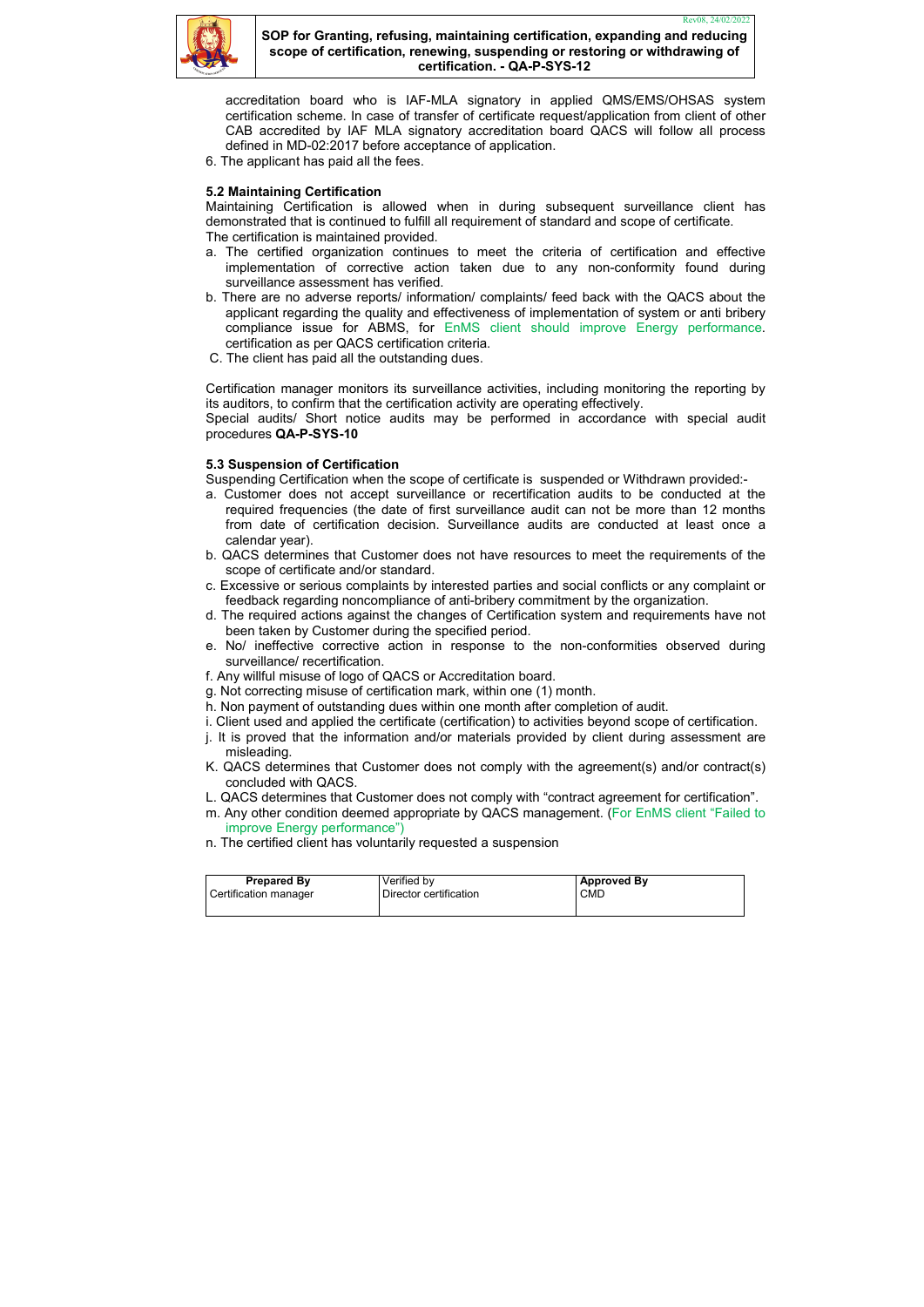

| <b>Prepared By</b>    | Verified by            | <b>Approved By</b> |
|-----------------------|------------------------|--------------------|
| Certification manager | Director certification | <b>CMD</b>         |
|                       |                        |                    |

# 5.4 Process of suspension

QACS informs the customer in writing of likely suspension of certification identifying the reason thereof as per suspension letter (QA-SYS-15) through postal mail/ courier extending an opportunity to correct the reason for suspension within 15days. If the customer doesn't take adequate action, the certificate is cancelled 'cancellation letter QA-SYS-16' is sent with a time frame (one month for non payment of dues and three to six months for delay in surveillance and other reasons or as deemed necessary by QACS) for removal of reasons for suspension. QACS make the suspended status of the certification publically accessible through its website www.qacertification.asia making it invalid.

If the issue/ reason for suspension is resolved then the suspension is removed, its certification is restored. The expense incurred shall be recovered from client before revoking suspension. And restoring the certificate.

In the event QACS determines that the actions taken by the customer are not satisfactory, the certification shall remain suspended. Failure to resolve the issue within time established by QACS shall result in withdrawal or reduction of the scope of certification.

The period of suspension in most of the cases will not be more than six months. However on merits of the case, this can be extended and justification for the same will be recorded in the client file.

Special short notice audits are planned as necessary depending upon the reason for suspension in accordance with QACS procedure for special audit QA-P-SYS-10

# 5.5 Reduction of Scope of Certification

Reducing certification: when the client doesn't fulfill some of the certification requirements under the scope of certification.

- 4.3.1 Reduction of Scope of Certification provided
- 1. Failure to resolve the issues that have resulted in the suspension in a time established by the QACS.
- 2. Customer's request
- 3. To exclude the parts not meeting the requirements, when the client has persistently or seriously failed to meet the certification requirements for those parts of the scope of certification. Any such reduction is in line with the requirements of the standard used for certification.
- 4. If correction or corrective action is not taken within the time agreed certification could be reduced, suspended or withdrawn. (For EnMS client "Failed to improve Energy performance")

### 5.6 Process of reducing scope of certification

QACS informs the customer in writing of reduction of scope of certification through 'Reduction of Scope of Certification QA-SYS-33' and revises List of Certified customers QA-MKT-01 QACS updates the information on QACS website to make it publically accessible.

Customer is required to amend all advertising matter when the scope is reduced.

### 5.7 Withdrawal of certification

Withdrawing certification means the state that the customer's certification is withdrawn under the following condition(s):-

- a. Failure to correct suspension within time established by QACS (one month for non payment of dues and three to six months for delay in surveillance and other reasons).
- b. Customer's request.
- c. The certified customer is no longer identified because of its dismantlement or communication disconnecting, etc.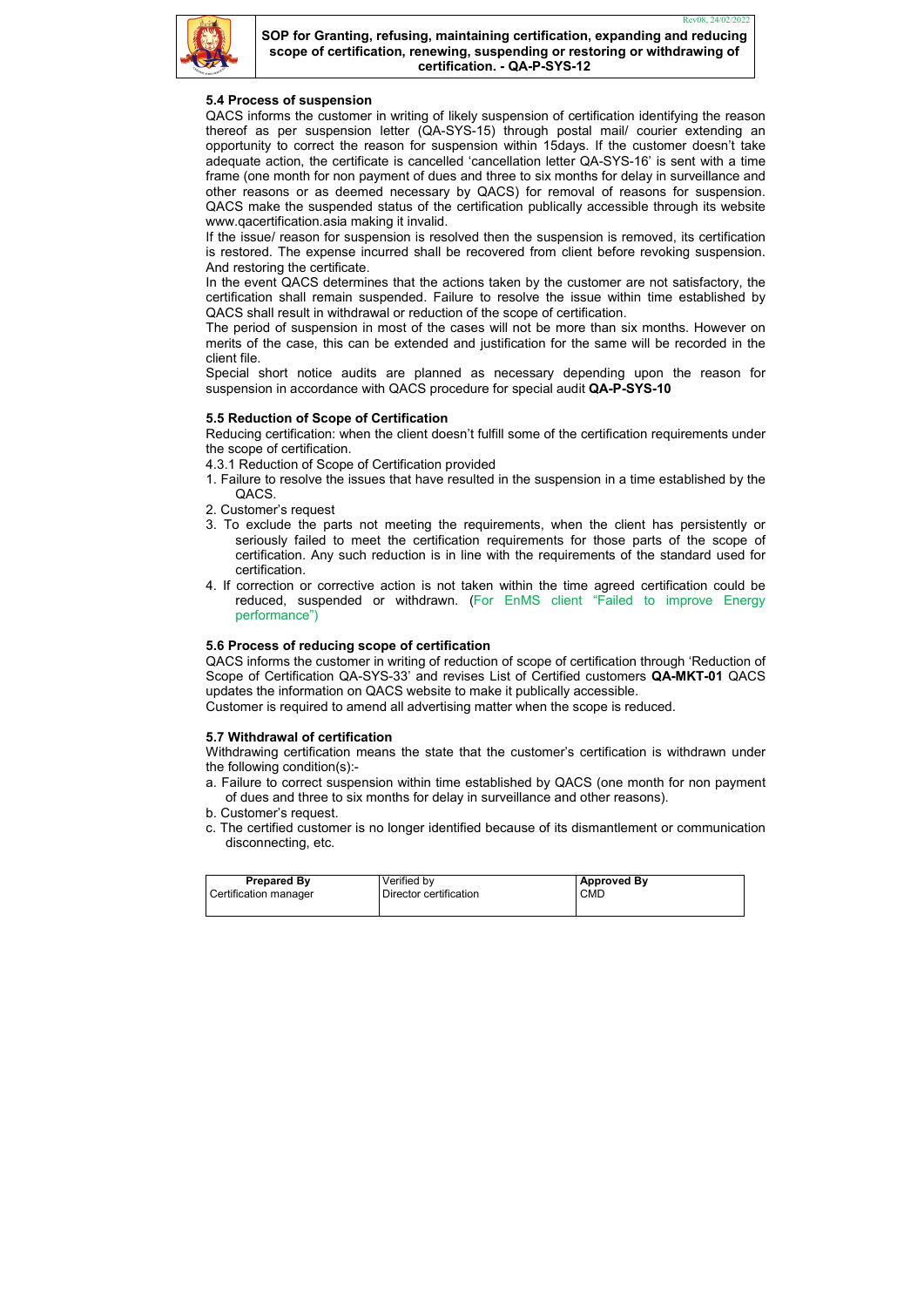

| <b>Prepared By</b>    | Verified by            | <b>Approved By</b> |
|-----------------------|------------------------|--------------------|
| Certification manager | Director certification | <b>CMD</b>         |
|                       |                        |                    |

- d. The suspension of Customer's Certification is more then 2 times during the term of validity of its Certification.
- e. After receipt of QACS request to return the certificate(s), Customer didn't return its certificate(s) to QACS within one (1) month

## 5.8 Process of Withdrawing Certification

QACS informs the customer in writing of likely withdrawal of certification through Notice for certificate termination letter QA-SYS-16. QACS revises List of Certified customers QA-MKT-01 QACS updates the information on QACS website to make it publically accessible.

The termination or withdrawal of certification means that certification is no longer valid. The customer may re-apply to QACS for Initial Certification, when all the reasons for the withdrawal have been removed and communicated to QACS. Any application received from a withdrawn client is processed as for new client.

## 6.0 Changes and Modification to Certification

When QACS is informed that changes occur in the customer's Management System, certification manager provide the Application (QA-MKT-04) again to the customer to complete the form and submit it to QACS.

After review of the Application (QA-MKT-04) submitted by the customer,

Certification Manager determines the necessary action in accordance with Modification.

6.01 Change and modification to certificate due to changes in accreditation scope / change in certification standard: QACS shall inform the client, reason for changes in certificate and after receiving consent shall revive all certification documents for continual fulfillment of accreditation criteria of accreditation body, it also include allocation of new applicable code if codes followed by accreditation body are different. If during review it is found that some of accreditation body's criteria are not met. Then CAB will contact client and arrange special audit of client for specific criteria and report shall be prepared, and sent for approval.

6.02 Change and modification to certificate due to customer request: QACS shall receive information from client including reason for changes in certificate and after receiving request shall revive all certification documents for continual fulfillment of accreditation criteria of accreditation body, it also include allocation of new applicable code if codes followed by accreditation body are different. If during review it is found that some of accreditation body's criteria are not met. Then CAB will contact client and arrange special audit of client for specific criteria and report shall be prepared, and sent for approval.

### 6.1 Issue of changed certificate

When change is approved by QACS, QACS shall retrieve the previous certificate and shall issue a new certificate. The list of customers is revised accordingly. QACS shall report the changes to Accreditation body, if required. The new certificate would have same certificate number and initial certification date, validity and expiry date but date of issue would be the date of issue of new revised certificate and will also include revision number.

#### 6. 2 Assessment for Modification

If applicable, Certification Manager shall perform the assessment for modification in accordance with Procedure for Certification which may require special audit of the client.

### 6.3 Modification of Certification Requirements

If the Certification requirements are changed, followings shall be processed within specified period;